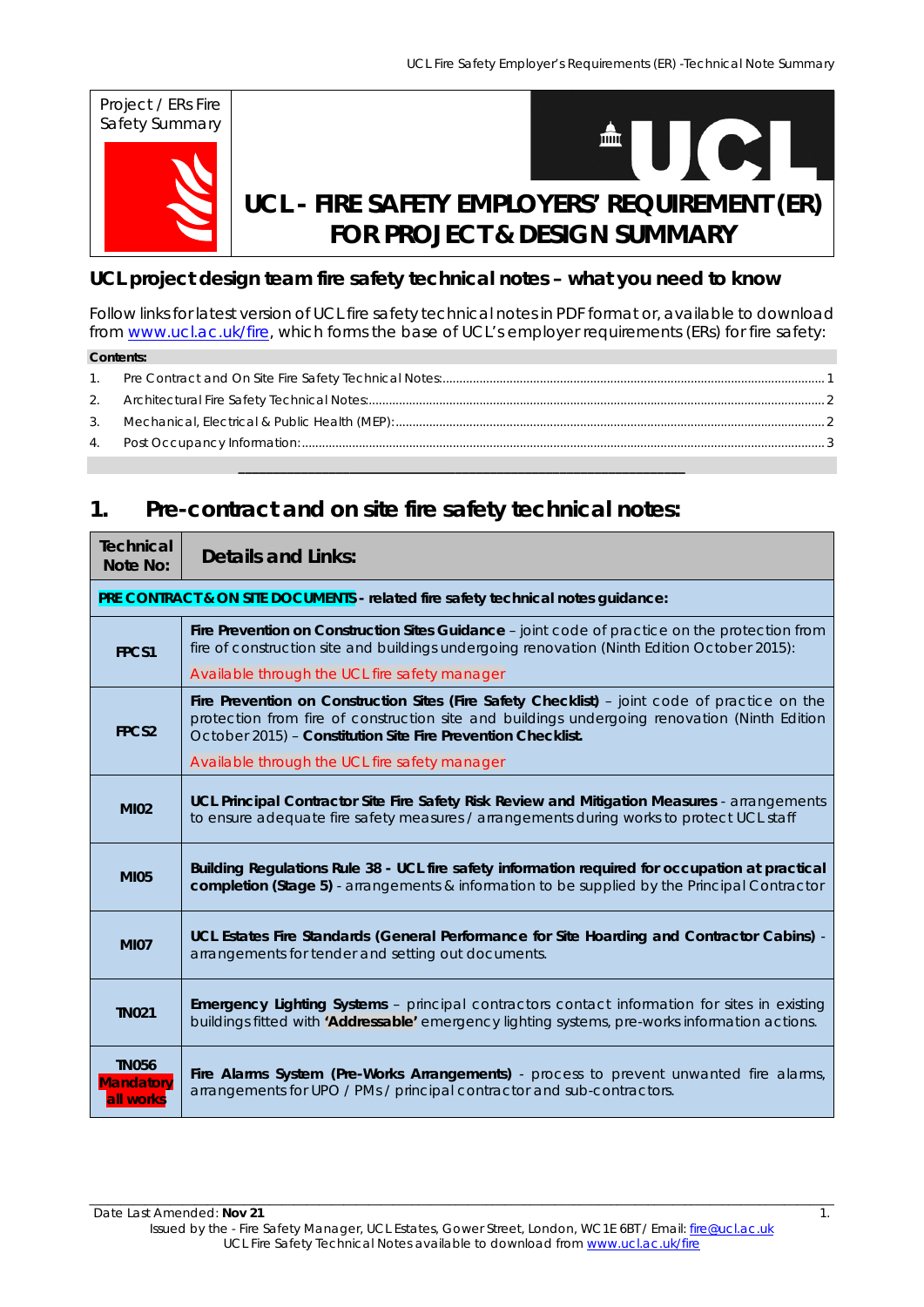# **Technical Note No: Details and Links: ARCHITECTURAL - related fire safety technical notes design guidance: MI04 Architectural (Fire Safety) Design Guidance** - general employer's requirements (ERs) around building designs and restrictions. **MI05 Principal Design Team and Principal Contractor (Regulation 38)** - new projects practical completion - fire strategies, drawings and information requirements. **MI06** Fire Stopping and Passive Fire Protection - 3<sup>rd</sup> party accreditation and approved UCL contractor. **TN005 Sliding / Revolving Doors and Means of Escape** - project general fire safety means of escape design guidance. **TN013 Fire Doors / Fire Curtains / Fire Shutters** - general UCL fire door design requirements fire door signage. **TN046** Seating (Seatways) for Seminar / Lecture Theatre Layouts - guidance for setting out seating in lecture theatres, seminar and public events or similar. **TN050 Kitchens and Tea Points** - general fire design information for all buildings including residences. **TN069 Protected Routes, Stairs and Noticeboards** – fire safety considerations / limitations within protected routes including the provision of noticeboards. **TN070 Lockers (Sloping Roof)** - for staff or student personal effects, locker fire safety considerations. **TN090 Fire Safety and Statutory Signage** – arrangements, policy and project requirements. **TN091** Fire Safety Signs (Laboratories) - general hazard warning, signage and fixing systems. **TN092** Bulk Flammable Liquid ad Solvent Storage Facilities – structure design guide.

### **2. Architectural Fire Safety Technical Notes:**

## **3. Mechanical, Electrical and Public Health (MEP):**

| Technical<br>Note No:                                                                               | Details and Links:                                                                                                                                           |  |  |  |
|-----------------------------------------------------------------------------------------------------|--------------------------------------------------------------------------------------------------------------------------------------------------------------|--|--|--|
| Mechanical, Electrical & Public Health (MEP) - related fire safety technical notes design guidance: |                                                                                                                                                              |  |  |  |
| <b>MI05</b>                                                                                         | Principal Design Team / Principal Contractor (Regulation 38) - new projects practical completion,<br>fire strategies, drawings and information requirements. |  |  |  |
| <b>MI06</b>                                                                                         | Fire Stopping and Passive Fire Protection - 3 <sup>rd</sup> party accreditation and approved UCL contractors                                                 |  |  |  |
| <b>TN001</b>                                                                                        | Access Security Systems (Electronic Locking) - accessible door opening devices on means of<br>escape and door locking and design requirements etc.           |  |  |  |
| <b>TN005</b>                                                                                        | Sliding and Revolving Doors - general guidance on their use on escape routes.                                                                                |  |  |  |

\_\_\_\_\_\_\_\_\_\_\_\_\_\_\_\_\_\_\_\_\_\_\_\_\_\_\_\_\_\_\_\_\_\_\_\_\_\_\_\_\_\_\_\_\_\_\_\_\_\_\_\_\_\_\_\_\_\_\_\_\_\_\_\_\_\_\_\_\_\_\_\_\_\_\_\_\_\_\_\_\_\_\_\_\_\_\_\_\_\_\_\_\_\_\_\_\_\_\_\_\_\_\_\_\_\_\_\_\_\_\_\_\_\_\_\_\_\_\_\_